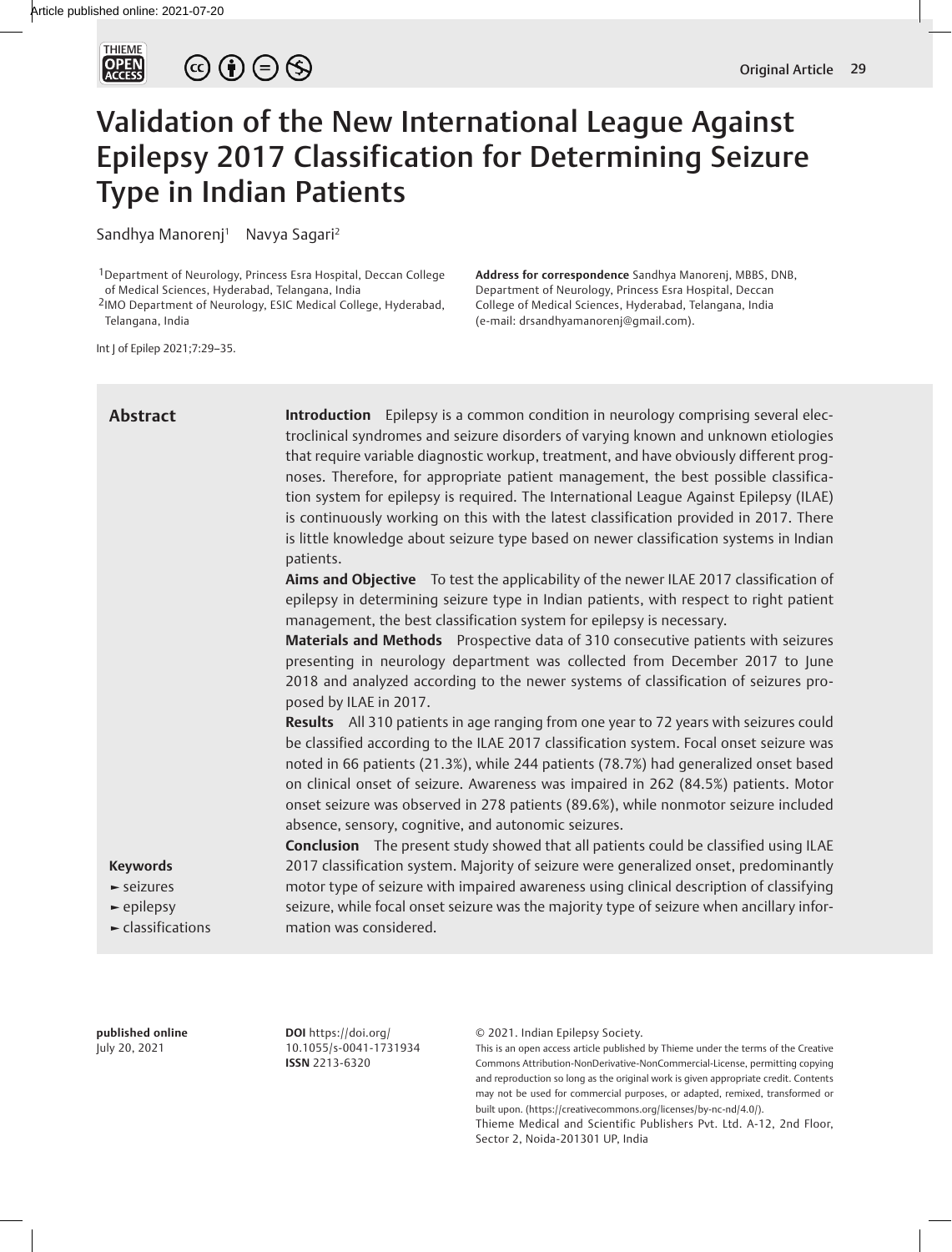## **Introductions**

Epilepsy is one of the prevailing neurological diseases leading to significant medical and social morbidity. The disturbances of neuronal activity that occur during seizures may result in motor (convulsions, abnormal posturing, and loss of tone) and nonmotor (strange sensations, behavior change, emotions, loss of memory) symptoms that can either be or not be associated with loss of consciousness.<sup>1</sup> It is believed there are more than 12 million persons with epilepsy (PWE) in India.<sup>2</sup> Its prevalence is estimated to be 1% of our population and is greater in the rural (1.9%) compared with the urban population (0.6%). Epilepsy can occur at any age and affects both sexes.

The characterization of seizures, epilepsies, and epilepsy conditions makes a system, for clinicians, scientists, patients, and their families. This characterization has developed throughout the years since 1981 onward, and in 2017, the International League Against Epilepsy (ILAE) distributed an operational arrangement of seizures and epilepsies. Understanding this characterization is significant in the analysis, treatment, and comprehension of seizures and epilepsies, including epilepsy frequency. The 2017 ILAE classification builds on new developed definitions of seizures and epilepsy.3 Accordingly, seizure classification begins by determining whether the initial manifestations of the seizure are focal or generalized. If the onset of the seizure is incomprehensible or unclear, the seizure is of unknown onset. Focal seizures are classified in keeping with the individual's level of awareness, the foremost outstanding motor or nonmotor options of the seizure, and whether the ictus evolves to a bilateral tonic-clonic seizure.4 Similarly, generalized seizures are classified in keeping with motor or nonmotor manifestations. Motor seizures can be either tonic-clonic or alternative motor seizures. Absence seizure was classified under generalized nonmotor seizure, according to this system. There is a three-tier system in ILAE 2017 classification: first, to identify seizure type, then to diagnose the epilepsy type; finally, figuring whether it is an epilepsy syndrome where a specific syndrome diagnosis can be made. The new classification incorporates etiology along each stage. An etiology of epilepsy is broadly divided into six categories, namely, structural, infective, genetic, immune, metabolic, and unknown origin.5

This new system appears to be more systematic, as entities are straightforward and precise. We tried to classify seizure type in our patients who presented to our department. Through this study, we have attempted to test the validation of this new system in a developing country like India with restricted resources.

## **Materials and Methods**

#### **Study Design**

Consecutive patients with new onset seizure or with earlier history of seizure or epilepsy, who were attending regular follow-up to neurology epilepsy clinic outpatient and inpatient departments of ESIC Medical College and

Superspeciality Center, Hyderabad, were identified for this study. The study was conducted from December 2017 to June 2018 and patients having relevant investigations, including at least one good brain imaging (CT or MRI) and one EEG ictal or interictal, were enrolled in the study.

#### **Participants**

Patients who had presented during the above-mentioned study period with either seizure in past or present, willing to give detailed history, and willing to get investigated were included in the study. Information was gathered utilizing a standard proforma to record the factors, including demographic information, history of febrile seizures, positive family ancestry of epilepsy, etiological elements, objective neurological findings, seizure types, EEG and neuroradiology reports, metabolic workup, and genetic studies whenever done. Participants were analyzed, according to the three levels proposed by ILAE 2017 by a qualified neurologist. Classification of seizure in participants was initially done, based on the basic version of the classification given by ILAE 2017; later, participants were grouped to seizure type, based on the expanded version of the seizure type.5 For accurate classification of seizure, onset of seizure was compared with ancillary information like EEG and MRI brain. With further information or future observed seizures, a reclassification of unknown-onset seizures into focal or generalized-onset categories was possible. According to the etiological factors, participants were grouped into six main categories. These included structural, infective, metabolic, immunogenic, genetic, and unknown causes. Telephonic survey for recurrence of seizure was done at 2 years.

## **New Definitions Used in Study According to ILAE 20174**

- 1. Epilepsy: A disease of the brain defined by any of the following conditions: (1) at least two unprovoked (or reflex) seizures occurring > 24 hours apart; (2) one unprovoked (or reflex) seizure and a probability of further seizures similar to the general recurrence risk (at least 60%) after two unprovoked seizures, occurring over the next 10 years; (3) diagnosis of an epilepsy syndrome.
- 2. Awareness: knowledge of self or environment.
- 3. Emotional seizures: seizures presenting with an emotion or the appearance of having an emotion as an early prominent feature, such as fear, spontaneous joy or euphoria, laughing (gelastic), or crying (dacrystic).
- 4. Focal onset bilateral tonic-clonic seizure: a seizure type with focal onset and an awareness or impaired awareness, either motor or nonmotor, progressing to bilateral tonic-clonic activity. The prior term was seizure with partial onset along with secondary generalization.
- 5. Unclassified seizure: referring to a seizure type that cannot be described by the ILAE 2017 classification either because of inadequate information or unusual clinical features. If the seizure is unclassified, because the type of onset is unknown, a limited classification may still be derived from observed features.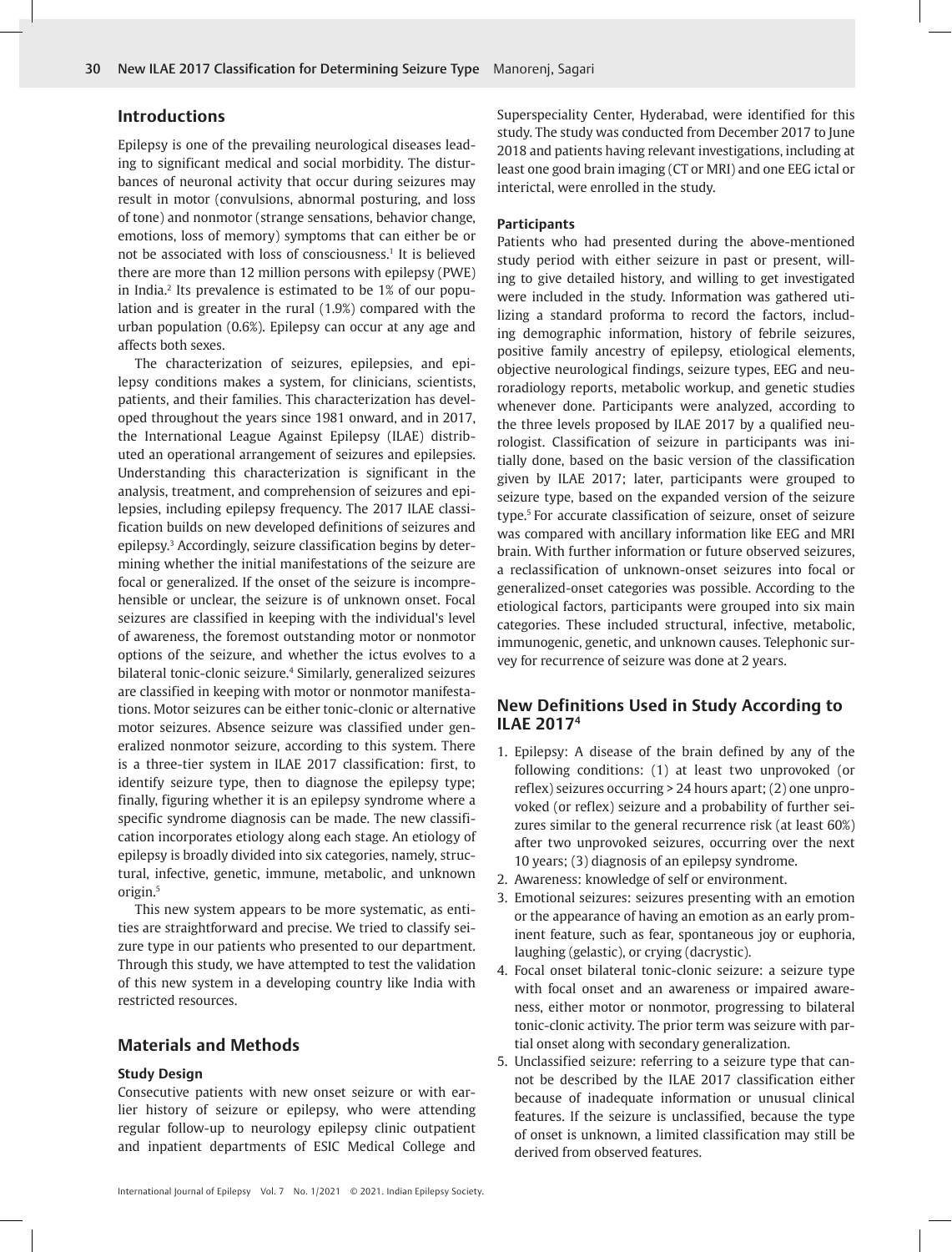#### **Statistical Analysis**

Data obtained in the study was subjected to statistical analysis with SPSS (Version18.0, IBM). Variables were represented in the form of counts and percentages. Comparison of variables between adults and pediatric age group was calculated using percentage of proportion differences between them, and *p*-value was estimated. *p*-value of less than 0.05 was considered statistically significant.

#### **Ethic Statement**

Information obtained in this study was collected prospectively, with the approval of the local ethics committee. Participants gave their informed consent prior to enrollment in the study.

## **Results**

#### **Baseline Characteristics**

A total of 310 patients were enrolled in the study, comprising 176 male and 134 female. Age range of the participants were from 1 year to 72 years. Mean age of the patients were 24.4 ± 15.36 years. As many as 118 (38.06%) patients belonged to the pediatric age group ( $\leq 15$  years).

#### **Seizure Type (Level 1 of ILAE 2017)**

Initially, while trying to classify seizures, 22 patients' (7.09%) seizures were unwitnessed at first onset of seizure. With further information and later observed seizures, a reclassification of unknown onset seizure into focal or generalized onset categories was possible. We classified patients into seizure types, based on clinical description obtained from eyewitness and video (33%) brought in by family members as supportive evidence, even though that evidence is not part of the classification. We found that in 33% of cases, evidence of seizure was recorded in video. Out of these 33%, focal seizure was noted in 17% cases. Based on eye witness and video evidence, we could classify the seizure type in all the 310 (100%) patients using 2017 ILAE classification system. Patients could be classified into either focal onset or generalized onset seizure type. As many as 66 (21.3%) patients had clinically focal onset seizure, while 244 (78.7%) patients had generalized onset seizure. Focal onset seizure with preserved awareness was observed in 44 (14.19%) patients, while 22 (7.09%) patients had focal onset seizure with impaired awareness. Among the focal onset seizure, 44 (66.6%) patients had motor onset, 18 (27.2%) patients had nonmotor onset, and 4 (6.06%) patients had focal to bilateral tonic-clonic seizure. Among generalized onset seizure, 228 (93.4%) patients had motor onset, while 16 (6.5%) patients had nonmotor (absence) onset seizure. Among motor generalized seizure, tonic-clonic type was observed in 192 (84.2%) patients and other motor types noted in 36 (15.7%) patients (**►Fig. 1**).

Based on ILAE 2017 expanded version of classification of seizure, the majority of focal seizure were focal unaware tonic seizure, seen in 18 (27.27%) patients, followed by focal aware tonic seizure seen in 16 (24.24%) patients (**►Fig. 2**). Of the 244 total patients of generalized seizure, majority had generalized tonic seizure (GTS), noticed among 114 (46.72%)



**Fig. 1** Showing frequency of seizure type using basic version classification of ILAE 2017. ILAE, International League Against Epilepsy.



**Fig. 2** Showing frequency of focal seizure type, based on expanded version of ILAE 2017 classification. ILAE, International League Against Epilepsy.

patients, followed by generalized tonic-clonic seizure (GTCS), observed in 108 (44.26%) patients (**►Fig. 3**).

Seizure classification based on onset of seizure (historical and eyewitness), either focal or generalized as mentioned above, was later compared with ancillary information like EEG and MRI brain for accurate classification of seizure and diagnosis of seizure type. We found that some cases, who were classified under generalized onset of seizure, had either EEG or MRI brain showing focality. Such cases were later reclassified broadly as focal seizure and focal as bilateral tonic-clonic seizure. Reclassification of seizure type, including onset and ancillary information, showed change in type of seizure, with focal onset seizure observed in 176 patients (56.7%) and generalized seizure in 134 patients (43.2%). Focal to bilateral tonic-clonic seizure was observed in 94 cases (30.3%) (**►Fig. 4**).

#### **Epilepsy Type (Level 2 of ILAE 2017)**

As per ILAE 2017, after analysis of the seizure type (Level 1), the subsequent stage is determination of epilepsy type (level 2), based on the definition of epilepsy previously referenced. Out of total 310 patients, epilepsy was diagnosed in 240 patients (77.41%), while 70 (22.5%) patients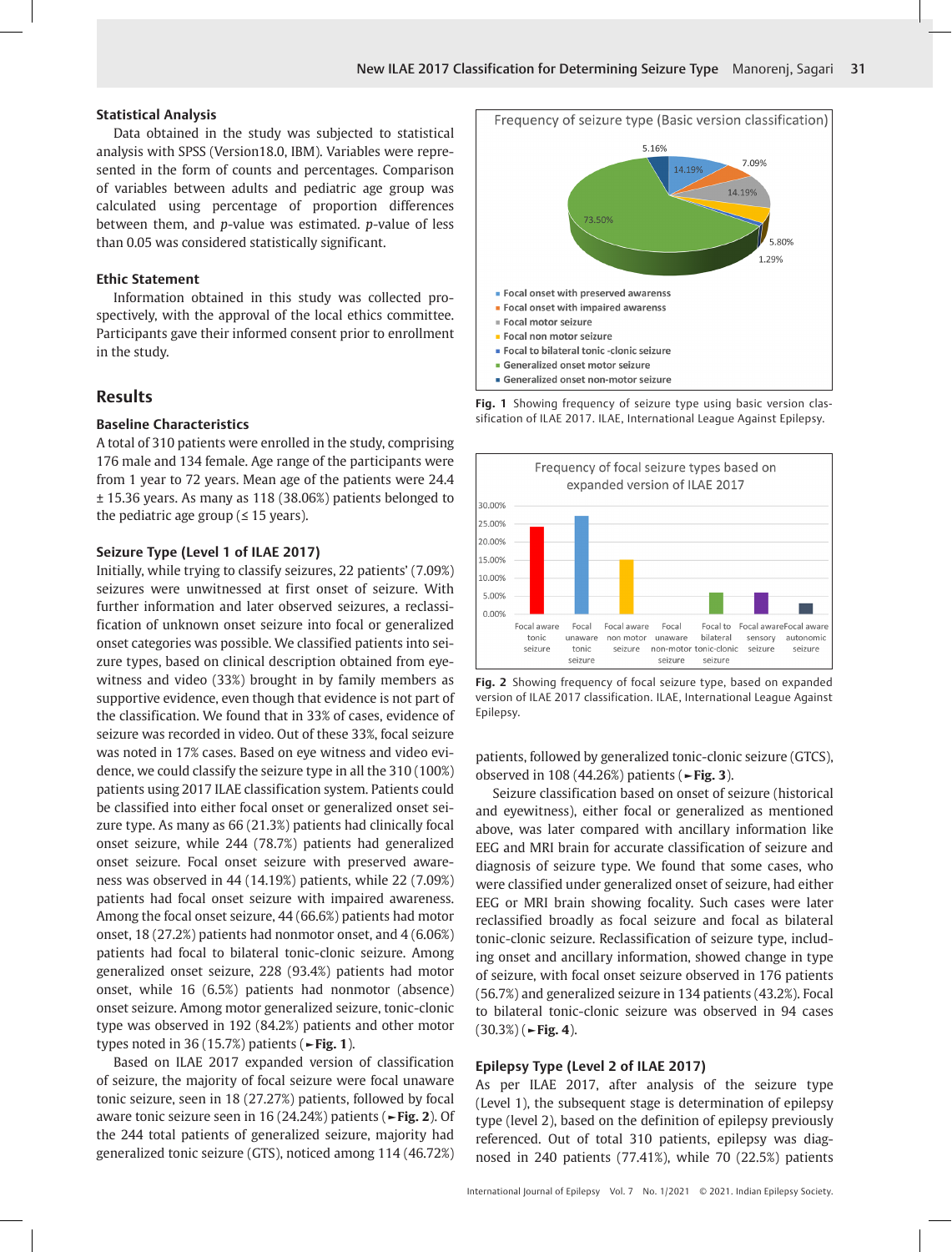

**Fig. 3** Generalized seizure type classification and its frequency, based on expanded version of ILAE 2017. ILAE, International League Against Epilepsy. **Fig. 4** Comparison of classification of seizure based on clinical onset

had presented with single episode of unprovoked seizure. Hence, epilepsy was unclassified in 22.5% cases. The majority of those diagnosed with epilepsy had generalized epilepsy (60%) (**►Table 1**). We found mismatch in epilepsy type, based on clinical onset alone versus combination of clinical description and ancillary evidence (EEG and MRI brain).

#### **Epilepsy Syndrome (Level 3 of ILAE 2017)**

Among the 310 patients, 90 patients were diagnosed to have an epilepsy syndrome having an aggregate of features which incorporated seizure types, EEG, and imaging features (**►Fig. 5**). EEG abnormality was observed in 186 (60%) patients. Among them, 56 (62.22%) patients had generalized epilepsy syndrome. We could confirm focality in EEG in four cases belonging to the focal seizure group, who were already classified as focal seizure, based on clinical history and evidence.

#### **Etiology**

Among the six etiological groups already described earlier, the majority of patients had infective (27.9%) etiology of seizure, followed by structural lesions (**►Table 2**). On comparing etiology of seizure between pediatric and adults (**►Table 3**), the majority of children had genetic cause of seizure, and this difference was significant (*p* < 0.0001) However, altogether 86 patients' cause of seizure was unknown, and difference between pediatric and adult age group was significant (*p*-value = 0.0009).

We reviewed our records regarding focality of seizure using imaging finding and found that 84 patients (27%) had unilateral focal structural lesion and 92 patients (29.6%) had multifocal lesions in brain. Hence, altogether, we expect 176 patients to have focal seizure. This accounts for 56.7% of cases to have focal onset of seizure. Based on clinical description, 21.2% cases had focal seizure, while MRI evidence showed additional 35.5% to have focal onset seizure, even though there is no eyewitness account of any focality of seizures

We tried to follow cases after 2 years of initial study using telephonic conversation; 15 (4.8%) patients did not have phone number, so could not be contacted, and in the remaining 38% cases, there was no response. As much



alone with that of combination of clinical onset and ancillary tests (eg: EEG and MRI of brain)

**Table 1** Showing type of epilepsy (level 2 of ILAE 2017 classification)

| A: Epilepsy<br>type based on<br>clinical onset/<br>description alone                                                                         | Number ( $n = 310$ )                 | Frequency (%) |
|----------------------------------------------------------------------------------------------------------------------------------------------|--------------------------------------|---------------|
| Focal epilepsy                                                                                                                               | 48                                   | 15.48         |
| Generalized<br>epilepsy                                                                                                                      | 186                                  | 60            |
| Combined focal<br>and generalized<br>epilepsy                                                                                                | 6                                    | 1.9           |
| Unclassified<br>epilepsy<br>(single unprovoked<br>Seizure)                                                                                   | 70                                   | 22.5          |
| <b>B:</b> Epilepsy type<br>based on combined<br>clinical onset/<br>description and<br>EEG and MRI brain<br>abnormality                       | Number ( $n = 310$ )                 | Frequency (%) |
| Focal epilepsy<br>(EEG or MRI show-<br>ing focality)                                                                                         | 176                                  | 56            |
| Generalized<br>epilepsy<br>(EEG abnormal<br>showing general-<br>ized seizure and<br>MRI brain normal                                         | 50 (8 excluded as<br>EEG was normal) | 16.1          |
| Combined focal<br>and generalized<br>epilepsy                                                                                                | 6                                    | 1.9           |
| Unclassified<br>epilepsy<br>(included gen-<br>eralized seizure<br>with normal EEG<br>and normal MRI.<br>single seizure, EEG<br>inconclusive) | 78                                   | 25.2          |

Abbreviation: ILAE, International League Against Epilepsy.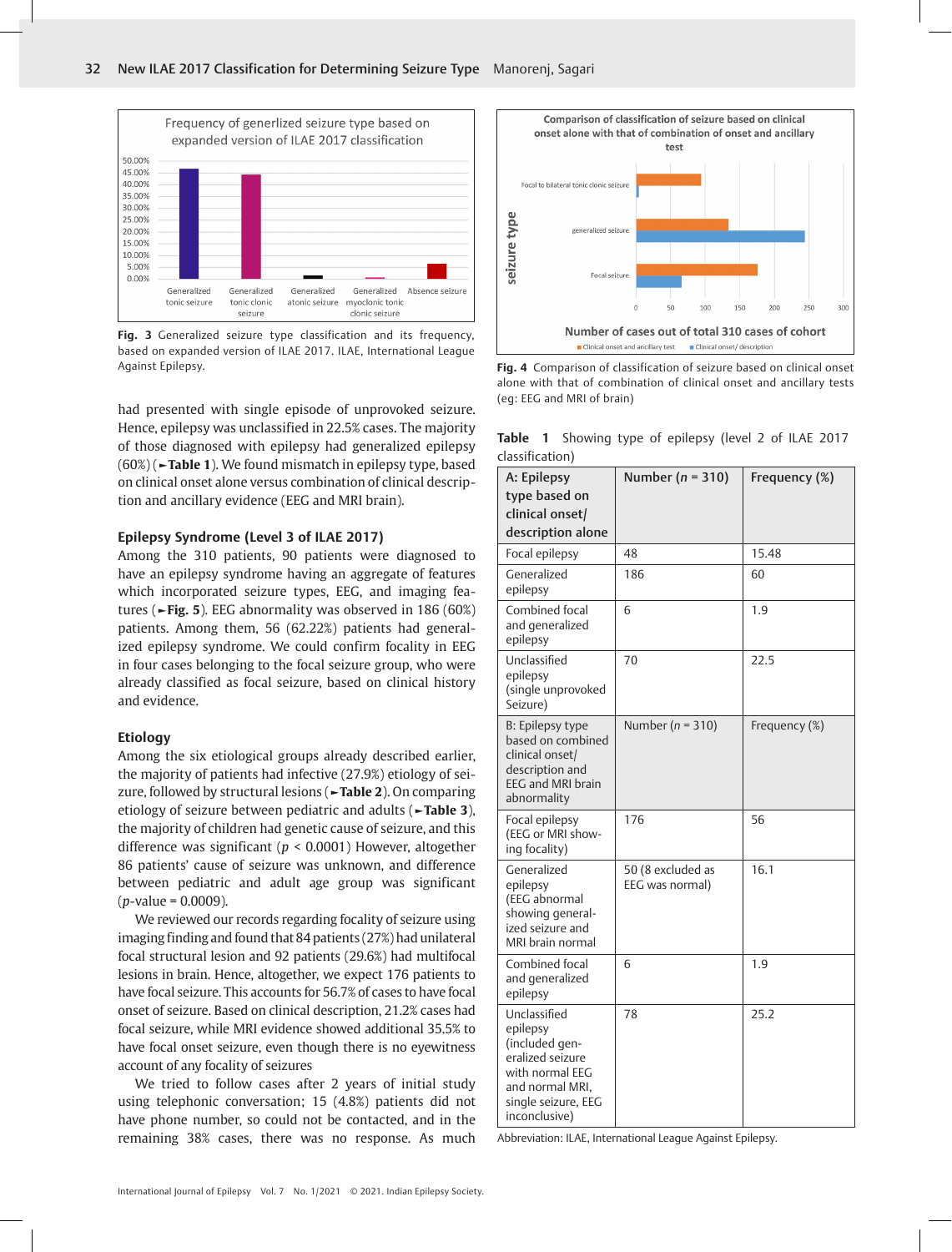

**Fig. 5** Chart showing percentage distribution of various epilepsy syndromes.

as 57.16% responded to questions posed to either patient or close caregivers. Recurrence of seizure was observed in 68% due to withdrawal of drugs.

## **Discussion**

The new classification of epilepsy is a multilevel classification, designed to categorize epilepsy into distinct clinical environments. We tried to validate this newer system in our patients afflicted with seizure. Our study group chiefly consisted of adults and few pediatric age group patients. This is because the study was performed at the department of adult neurology. All the patients could be classified into the various seizure types, either focal onset or generalized onset seizure, based on level 1 2017 ILAE classification system. Epilepsy could not be diagnosed among the entire study group using level 2 system of ILAE 2017 classification. This difference is because patients with single seizures were also included in the study, and the study period was short. We could classify the majority of our patients (77.5%) into one of the epilepsy types, namely, focal epilepsy, generalized epilepsy, and combined focal and generalized epilepsy. As much as 22.5% of the patients were diagnosed to have unclassified epilepsy, based on the presence of single unprovoked seizure, as the diagnosis of epilepsy was made, based on the presence of two or more unprovoked seizures. Of the patients with generalized onset seizure, who were classified as generalized epilepsy, based on definition for epilepsy, eight (0.02%) patients had a normal EEG. This group of patients was diagnosed clinically as generalized epilepsy, but EEG was normal and MRI brain was normal, and they were grouped under unclassified epilepsy for accurate classification. We could not find similar study validating the applicability of this revised newer classification system and its applicability at all the three levels. Literature review showed that in one study, the authors tried

to explore the long-term applicability of the new ILAE definition of epilepsy by following patients with single unprovoked seizure for a period of 10 years and concluded 15.1% patients were newly diagnosed with epilepsy after a single seizure.<sup>6</sup> In our study, we could not label single unprovoked seizure as epilepsy, since follow-up was short.

We tried to identify an epilepsy syndrome using level 3 ILAE 2017 system of classification. Relevant selection of an epilepsy syndrome was done, based on seizure type, EEG finding, neuroimaging features, and family history, for a particular age of onset of epilepsy. Our patients with epilepsy could be broadly grouped into focal epilepsy or generalized epilepsy syndrome; however, we had some difficulties in classifying individual syndrome, according to the age. Out of total patients, 220 patients could not be classified as specific epilepsy syndrome. This is probably because the majority of the patients had single EEG and 60% of the EEG were normal. Another reason could be that in adult population, epilepsy syndromes are contrarily rare. There are scarce clinical studies from India regarding specific epilepsy syndrome. Literature review showed single clinical study from India, where authors attempted to determine the applicability of ILAE 2010 classifications for epilepsies. In their study, only 19.6% patients could be classified as specific electroclinical syndrome, while in the present study using ILAE 2017 system, we could classify 29.3% patients as specific epileptic syndromes.7 On comparing these percentage proportion differences between both studies, we found a significant difference (*p*-value = 0.0015, 95% CI 3.6451% to 15.9089%) and a higher documentation of epilepsy syndrome using the latest ILAE system. This could be due to higher awareness and advanced technology for diagnosing epilepsy syndrome.

The moment the patient presents with first epileptic seizure, as clinicians, our aim was to determine the etiology of the patient's epilepsy. This was done at each level of ILAE 2017 classification system. We could not establish etiology in 86 (27.74%) of our patients. This could be due to lack of availability of genetic testing, which is scarce in developing country like India, or unaffordability of these tests. Another reason was that we could not subject our patients to SPECT or PET scan if higher resolution imaging brain was normal. Hence, we might have missed many immune-mediated epilepsies. We found infection as the major cause of epilepsy followed by structural etiology. These findings were similar to previous studies reported from India.<sup>8,9</sup>We tried to subdivide patients into pediatric and adult group and found

**Table 2** Showing etiology of epilepsy

| Etiological<br>qroups | Numbers ( $n =$<br>310) | Percentage (%) |
|-----------------------|-------------------------|----------------|
| Structural            | 78                      | 25.16          |
| Infection             | 84                      | 27.09          |
| Metabolic             | 10                      | 3.22           |
| Immune                | $\Omega$                | $\theta$       |
| Genetic               | 52                      | 16.77          |
| Unknown               | 86                      | 27.74          |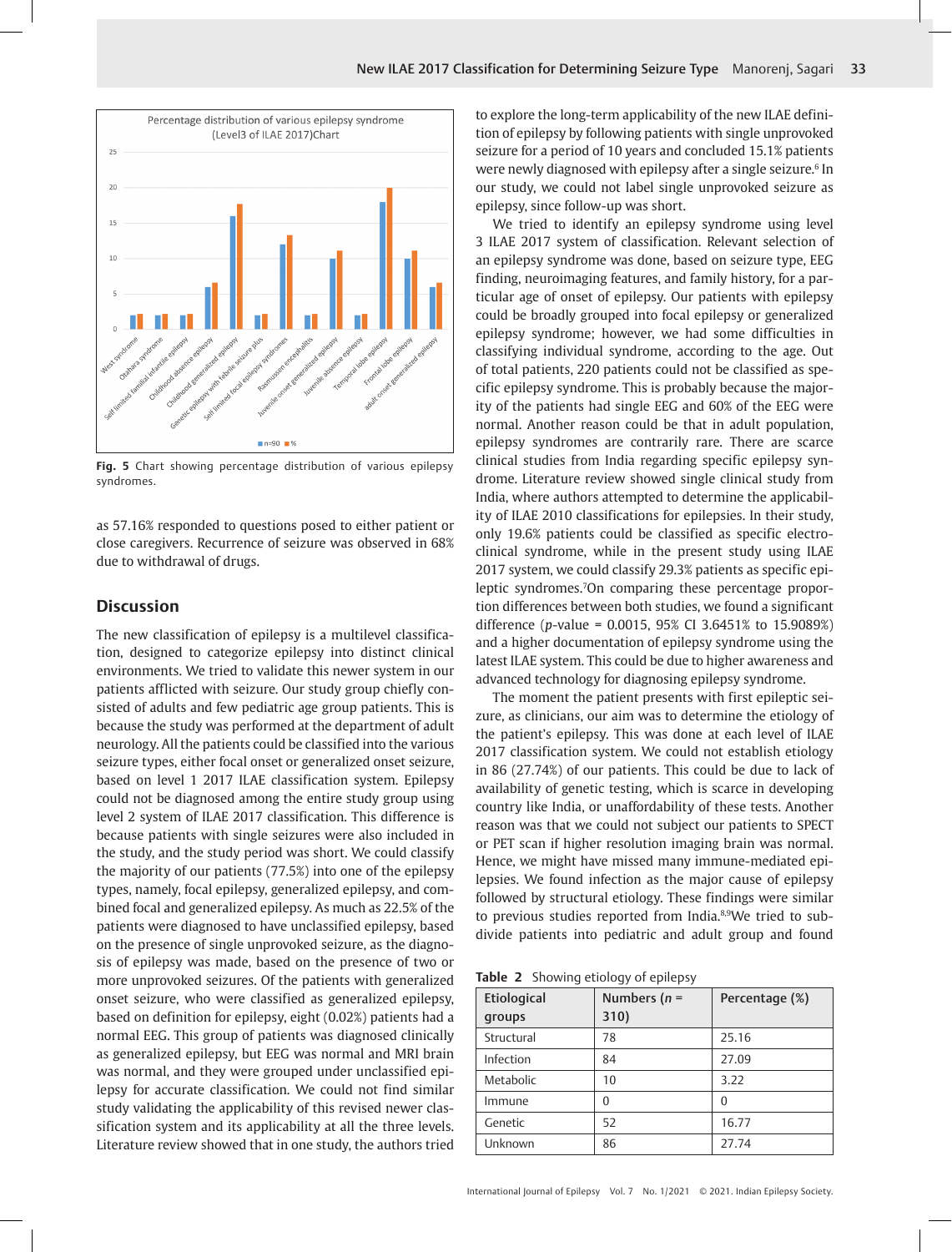| Etiology of seizure                      | Children age≤ 15 years<br>$n=118(%)$ | Adults $n = 192$ (%) | p-Value  |  |  |
|------------------------------------------|--------------------------------------|----------------------|----------|--|--|
| Structural causes                        | 32(27.11)                            | 46 (23.95)           | 0.5      |  |  |
| Infection                                | 26 (22.03)                           | 58 (30.2)            | 0.11     |  |  |
| Metabolic                                | 4(3.3)                               | 6(3.12)              | 0.93     |  |  |
| Immune                                   | $\Omega$                             | $\Omega$             | $\Omega$ |  |  |
| Genetic                                  | 36(30.5)                             | 16(8.33)             | < 0.0001 |  |  |
| Unknown                                  | 20 (16.94)                           | 66 (34.37)           | 0.0009   |  |  |
| Type of seizure                          |                                      |                      |          |  |  |
| Focal seizure                            | 14 (11.86)                           | 46 (23.95)           | 0.0090   |  |  |
| Generalized seizure                      | 102 (86.44)                          | 142 (73.95)          | 0.0092   |  |  |
| Focal to bilateral tonic<br>-clonic type | 2(1.69)                              | 4(2.08)              | 0.80     |  |  |

**Table 3** Comparison between etiology of seizure and type of seizure among pediatric and adult age groups using ILAE 2017 classification system

Abbreviation: ILAE, International League against Epilepsy.

that genetic etiology was predominant in children, while infective etiology dominated among adults with seizure. In a similar study from north India where majority of patients were adults, infective etiology was the predominant cause of seizure.<sup>7</sup> Higher proportion of children had genetic etiology when compared with adults, and this difference was significant (*p*-value < 0.0001). Among the adults, we could not determine the etiology in 66 patients, while in children, etiology was unknown only in 20 cases, and this difference was significant (*p*-value = 0.0009). This could be because, in view of economic constraints, workup for autoimmune epilepsy was lacking in the majority of our adult patients. Although > 50% of our patients had structural and infective etiologies, in that we expected focal onset bilateral tonic-clonic seizure, but generalized seizure was the major type of seizure. These is due to the fact that multiple brain lesions were noted in the form of multiple calcified granuloma, bilateral subcortical white matter lesion, and meningoencephalitis, so the history obtained would have described them as generalized seizure. Second, we could not do serial EEG to localize the multifocal seizure type in such cases. We found a mismatch with clinical classification alone versus with EEG/MRI data. It was initially found that generalized seizure type accounted for majority of seizure type (78.7%), based on clinical description alone, while combining MRI evidence and EEG showed that 56.7% should have focality of seizure, even though there is no eyewitness of focality. It is likely to be there in the practical scenario. Hence, combining clinical description and ancillary information, majority of seizure type was focal seizure type, of which majority (53.4%) had focal to bilateral tonic-clonic seizure. Second, in generalized seizure with EEG showing abnormality (generalized epileptiform discharges) perfectly belong to generalized seizure or epilepsy, but those with generalized seizure and EEG and MRI brain normal can be grouped into unclassified epilepsy for accurate classification. In the present study, seizure type could be classified in all cases as either focal, generalized, or unknown onset. Among unknown onset subsequent seizure, ancillary studies helped to classify them as either focal or generalized seizure type. However, epilepsy was unclassified in 22.5% cases, as they had single seizure in their lifetime and did not have two or more unprovoked seizures to label as epilepsy; follow-up was for a short period. We could not label these cases as epilepsy, although we know the type of seizure based on clinical history, video and EEG; moreover, few cases of generalized epilepsy were not conclusive. Hence, combination of clinical description, onset, subsequent seizure type, and EEG and MRI of brain would help in accurate classification of seizure and higher level of diagnostic certainty. Long-term follow-up of cases helps in classifying unclassified epilepsy to classified epilepsy.

## **Limitations**

Limitations of the study included being conducted in a single center, and it was a cross-sectional study. Sample size was small, and we could not establish epilepsy in cases with single unprovoked seizure due to short follow-up period. Fewer cases were labeled as epilepsy syndrome in view of normal EEG at baseline. Genetic, antineural antibodies and autoimmune workup could not be done in all cases due to financial constraints; hence, etiology remained unknown in one-third cases. Even though type of seizure classification as mentioned in ILAE 2017 is based on clinical description, MRI of brain and EEG has shown additional cases to have focality of seizure despite the absence of eyewitnesses.

To our knowledge, ours is the first study that has tested the applicability of the revised ILAE 2017 classification systems among Indians. The recent ILAE seizure and epilepsy classification system focused on designing a framework in order to better classify seizures and epilepsies. This has been practically proved in our study; we could classify seizure type in 100% of our cases and epilepsy type in 77.5% of our patients. The newer system also highlights the etiology of seizure, which would lead to a better understanding of